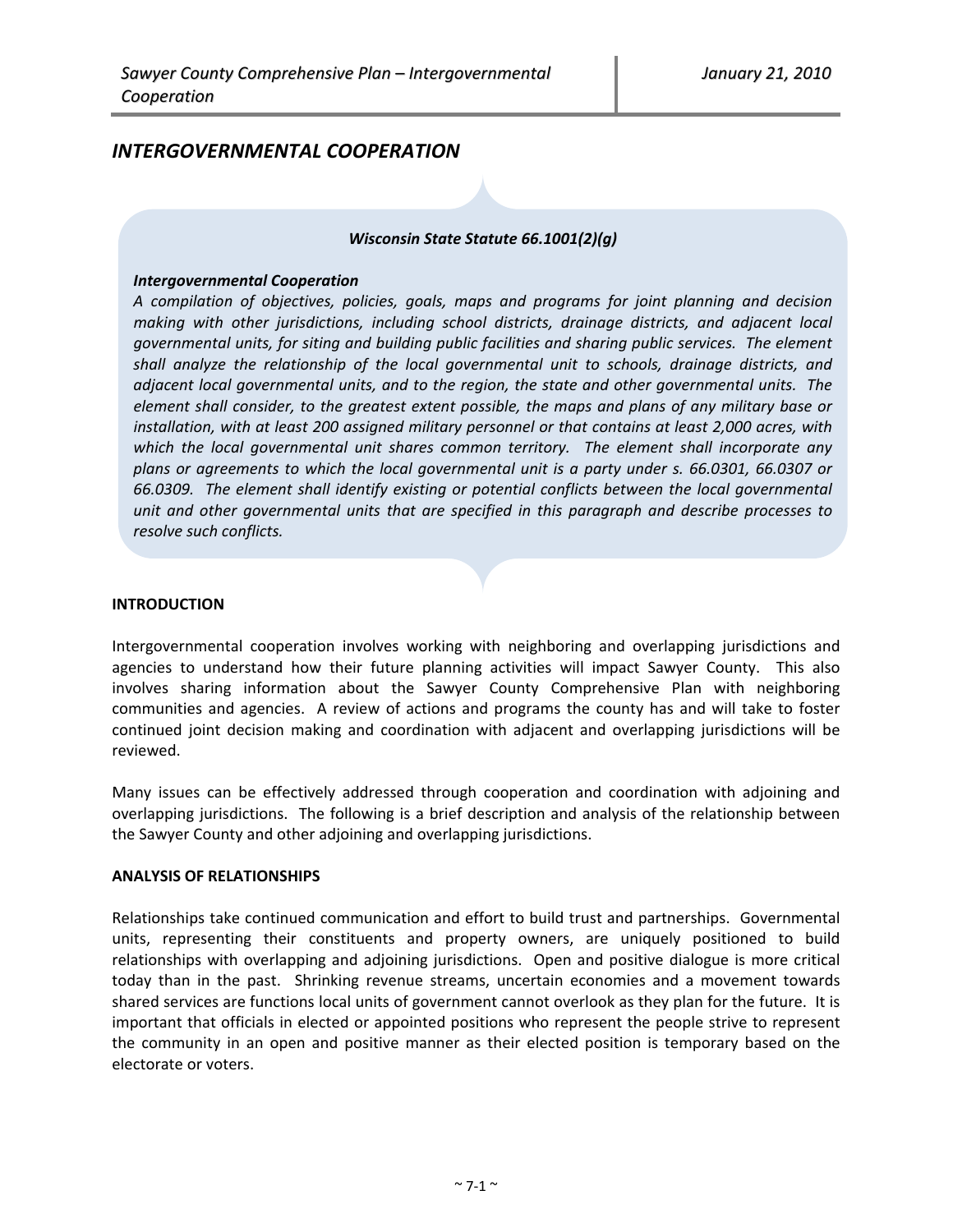#### **Adjacent County and Overlapping Local Governments**

Five counties surround Sawyer County: Burnett, Bayfield, Ashland, Price and Rusk. While no conflicts are known to exist at present, Sawyer County and respective county departments have and continue to coordinate and share information and services where appropriate. A number of regional and statewide organizations include representatives from adjoining counties, enabling the counties to discuss issues and opportunities.

Within the political boundary of Sawyer County a total of 16 towns, four villages and one city represent local units of government. Each of the 21 governmental units is represented by elected officials who are delegated responsibility from their constituents to manage the affairs of the local government following state legislation. Statutory law also requires Sawyer County to implement and oversee certain rules and regulations that protect the health, safety, and general welfare of the community and/or environment. The Sawyer County Board of Supervisors (fifteen districts) represents the people's voice on matters and issues pertinent to county affairs.

#### **State of Wisconsin**

A number of state agencies have direct relationship with Sawyer County. To the public, the Wisconsin Department of Transportation and the Department of Natural Resources are the two that most people see as having a county/state relationship. Sawyer County is located within the Wisconsin Department of Transportation's (WisDOT) Northwest Region, with its regional office located in Eau Claire and field office in Superior, WisDOT plays in important role in supporting all forms of transportation. The department is responsible for planning, building and maintaining Wisconsin's network of state highways and Interstate highway system. The department shares the costs of building and operating county and local transportation systems ‐ from highways to public transit and other modes. WisDOT plans, promotes and financially supports statewide air, rail and water transportation, as well as bicycle and pedestrian facilities. Sawyer County currently has a working relationship with the Wisconsin Department of Transportation. However, over the past several years the



state's financial contribution to the County for maintenance and snowplowing has been declining. As a result, the availability of services to the public has declined.



Sawyer County is located in the Wisconsin Department of Natural Resources (WDNR) Northern Region, with its regional office in Spooner. The Department's Northern Region covers 18 counties and is dedicated to the preservation, protection, effective management, and maintenance of Wisconsin's natural resources. It is responsible for implementing the laws of the state and, where applicable, the laws of the federal government that protect and enhance the natural resources of our state. It is the one agency charged with full responsibility for coordinating the many disciplines and programs necessary to provide a clean environment and a full range of outdoor recreational opportunities for Wisconsin citizens and visitors. The WDNR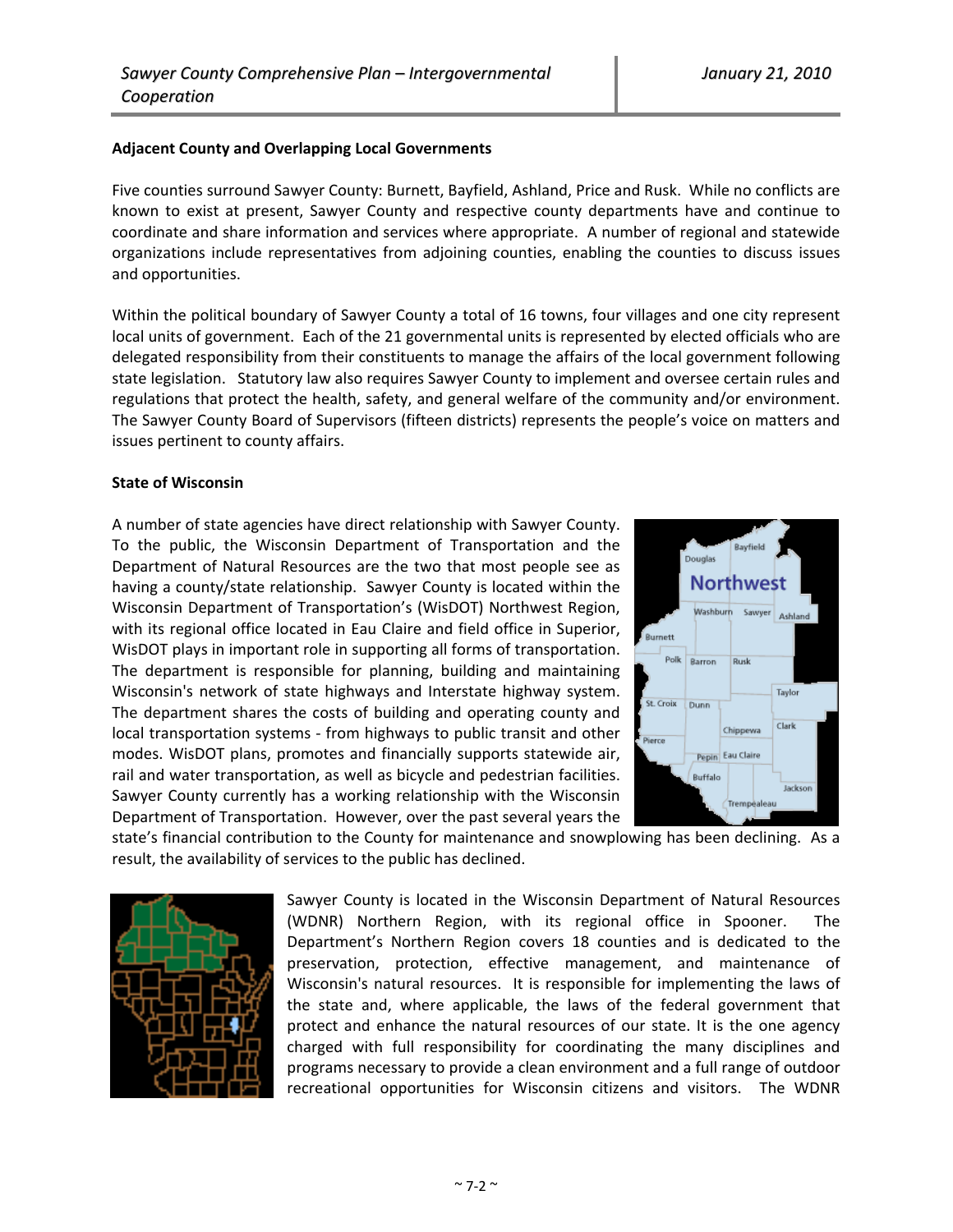manages five Wildlife Areas (Totagatic River, Weirgor Springs, Flat Creek, Kissick, and Chief River) and one State Forest (Flambeau River) throughout the County. Sawyer County currently has a working relationship with the Wisconsin Department of Natural Resources.

Sawyer County, WisDOT, WDNR and other State Departments must continue to coordinate and discuss issues and potential joint projects in efforts to provide desirable and valuable services to residents and visitors of the county. The existing and future payment of funds to Sawyer County, school districts and others is disproportionate (less) than the amount of funds actually paid out. Continued cooperation will ensure future dialog and accomplishments that will continue to benefit the county.

# **Federal**

The U.S. Forest Service manages the Chequamegon-Nicolet National Forest located in the eastern sections of the county. The forest provides opportunity to camp, picnic, fish, swim, backpack, hike, bike, boat, view wildlife, ATV, snowmobile and ski. Sawyer County and the Forest Service have a cooperative relationship. Continued dialog and cooperation will ensure future accomplishments benefiting the county and its residents and visitors.

The U.S. National Park Service manages the Saint Croix National Scenic Riverway, of which the Namekagon River is a part. National Park representatives and county representatives have a cooperative relationship. Continued dialog and cooperation will ensure future accomplishments benefiting the county its residents and visitors.

#### **Lac Courte Oreilles Band of Ojibwe (LCO)**

"The Lac Courte Oreilles Indian Reservation encompasses approximately 76,465 acres and overlaps the towns of Bass Lake, Couderay, Hayward, Hunter and Sand Lake. Sawyer County has jurisdiction over zoning (including shoreland, wetland, and floodplain areas) within the reservation where land is not tribal owned. Sawyer County and the above towns also own and maintain several miles of roads located on the reservation. In general, the relationship between Lac Courte Oreilles Tribe and Sawyer County can be characterized as one in which cooperation and understanding could be enhanced (LCO Comprehensive Plan)." The Lac Courte Oreilles Tribal Council and Sawyer County Board of Supervisors continue to hold joint meetings to discuss mutually beneficial topics of interest.

Over the past several years, Sawyer County and LCO has continued to work on projects of mutual interest. Sawyer County and LCO law enforcement agencies continue to coordinate and assist one another when needed. A number of LCO officers are deputized by Sawyer County and can provide law enforcement assistance to the County when requested. Sawyer County also maintains a tribal officer who patrols the Reservation area.

Sawyer County and LCO have continued to partner and develop expanded transit services via its Namekagon Transit service. Namekagon Transit operates routes from early morning to early evening for persons needing rides to work, shopping, appointments and leisure. Namekagon Transit has expanded into other counties when requested.

# **Regional Entities**

A number of regional entities overlap Sawyer County. County representation on these committees forms a dialog that enables local and regional matters to be discussed and addressed. Regional entities with Sawyer County board member representation include the Indianhead Community Action Agency, Northern Waters Library Board, Northwest Wisconsin Concentrated Employment Program, Sherman and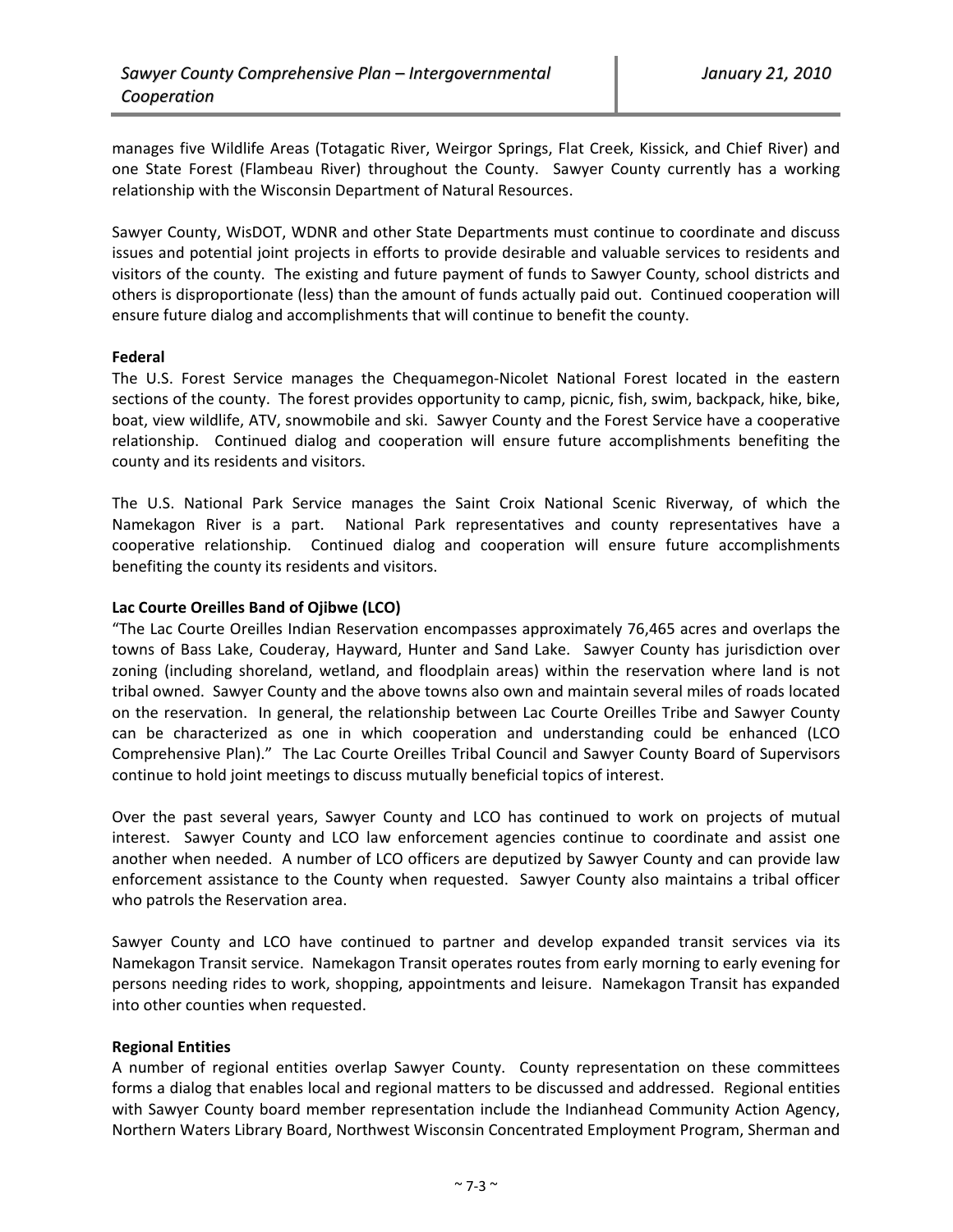Ruth Weiss Library and Northwest Regional Planning Commission. These entities provide specific services to the county, local units of government and citizens.

#### **School Districts**

Four public school districts and the LCO School cover Sawyer County with the school districts of Hayward and Winter having the greatest geographic coverage. The overall interaction between county government and school district boards is limited but a cooperative relationship exists. Future dialog and cooperation is encouraged.

Of concern to many rural northern school districts is that the state school aid funding formula is inadequate to support quality education. The current formula based on equalized value which in rural areas does not reflect income in the area.

#### **EXISTING AGREEMENTS**

Intergovernmental agreements are the most common form used between local units of government. While local governments have used intergovernmental agreements for years, they are often informal agreements with no signed documents and used for sharing public services such as road maintenance, police and fire protection. Below is a list of plans and agreements to which Sawyer County is a party to under 66.0301, 66.0307 and 66.0309.

- Ambulance service with Town of Bass Lake/ Washburn County.
- Sawyer County/LCO Transit Service Agreement.
- Sawyer County Fire & Emergency Association Contract
- LCO Police
- Child Welfare
- LCO Intergovernmental MOA

# **Existing / Potential Conflicts**

According to the comprehensive planning legislation, the intergovernmental cooperation element shall identify existing and potential conflicts between Sawyer County and other governmental units. While the list may not be fully representing all conflicts, it does identify the major conflicts between Sawyer County and other local units of government.

Existing Conflicts

- Impact aide in lieu of taxes.
- Additional items to be sought.

Potential Conflicts

• None at this time. Additional items to be sought.

# **CONFLICT RESOLUTION**

There are a number of ways to resolve conflict, including formal and informal techniques. When considering how to resolve conflict, the need to determine whether the conflict can be settled out of court and which resolution process is the most appropriate for the type of conflict must be determined.

**Mediation** is a cooperative process involving two or more parties and a mediator. The mediator, a neutral third party with special skills and training in dispute resolution, helps the parties voluntarily reach a mutually agreeable settlement of the issue in dispute.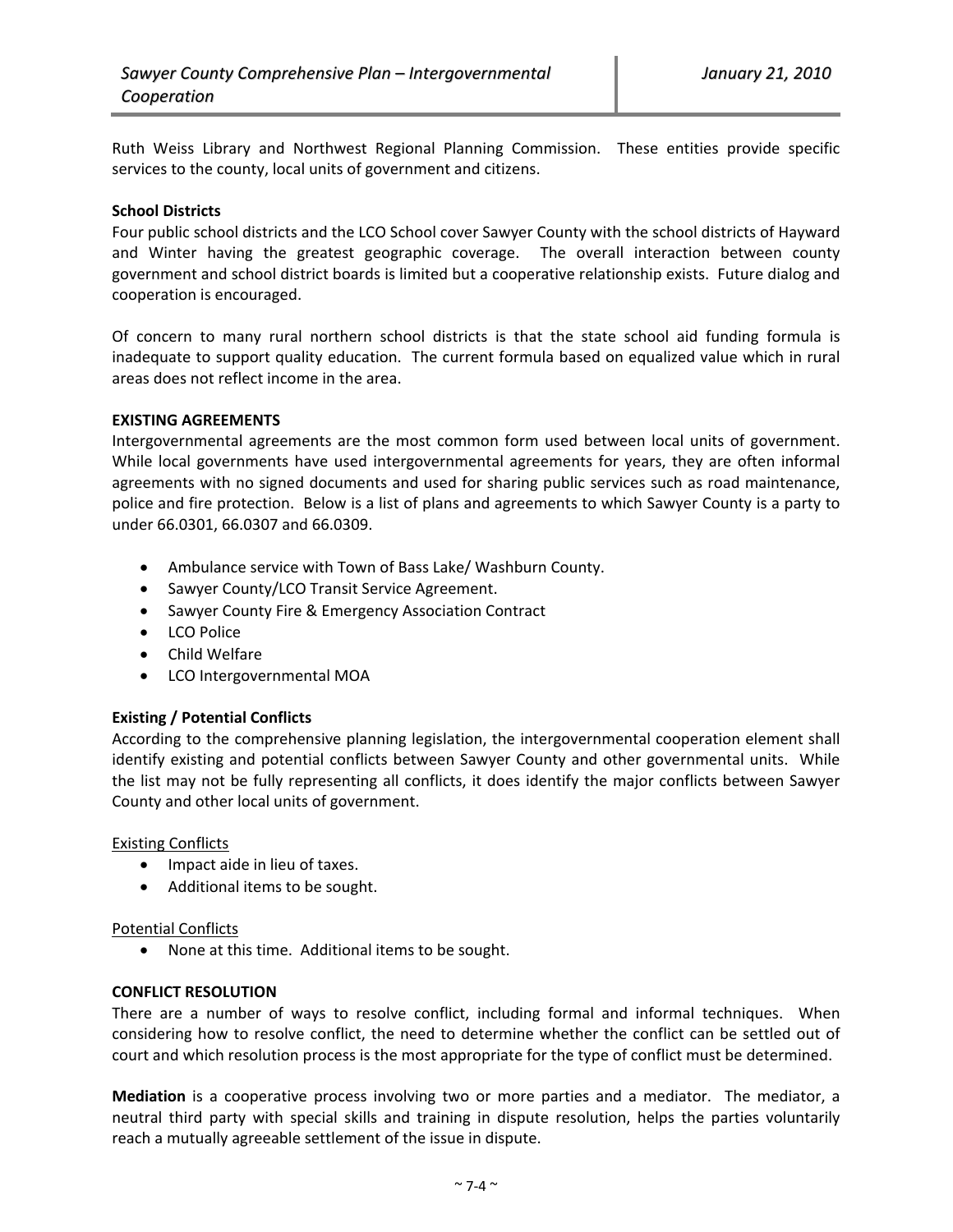**Binding arbitration** is a process where a neutral person is given the authority to make a legally binding decision and is used only with the consent of all of the parties. The parties present evidence and examine witnesses and the arbitrator makes a determination based on evidence.

**Non‐binding arbitration** is a technique in which a neutral person is given the authority to render a non‐ binding decision as a basis for subsequent negotiations between the parties after the parties present evidence and examine the witnesses.

**Early neutral evaluation** is a process in which a neutral person evaluates brief written and oral presentations early in the litigation process. The neutral person provides an initial appraisal of the merits of the case with suggestions for conducting discovery and obtaining a legal ruling to resolve the case as efficiently as possible.

**A focus group** can be used to resolve disputes by using a panel of citizens selected in a manner agreed upon by all of the parties. The citizens hear presentations from the parties; and, after hearing the issues, the focus group deliberates and renders an advisory opinion.

**A mini‐trial** consists of presentations by the parties to a panel of selected and authorized by all the parties to negotiate a settlement of the dispute that, after the presentations, considers the legal and factual issues and attempts to negotiate a settlement.

**A moderated settlement conference** is a process in which a neutral person, who hears brief presentations from the parties, in order to facilitate negotiations, conducts conferences. The neutral person renders an advisory opinion in aid of negotiation.

**A summary jury trial** is a technique where attorneys make abbreviated presentations to a small jury selected from the regular jury list. The jury renders an advisory decision to help the parties assess their position to aid future negotiation.

# **Intergovernmental Cooperation Programs**

There are many ways communities can cooperate. The following programs or actions were taken directly from the *Intergovernmental Cooperation Guide* published by the Wisconsin Department of Administration.

**Voluntary Assistance:** Your community, or another, could voluntarily agree to provide a service to your neighbors because doing so makes economic sense and improves service levels.

**Trading Services:** Your community and another could agree to exchange services. You could exchange the use of different pieces of equipment, equipment for labor, or labor for labor.

**Renting Equipment:** Your community could rent equipment to, or from, neighboring communities and other governmental units.

**Contracting:** Your community could contract with another community or jurisdiction to provide a service.